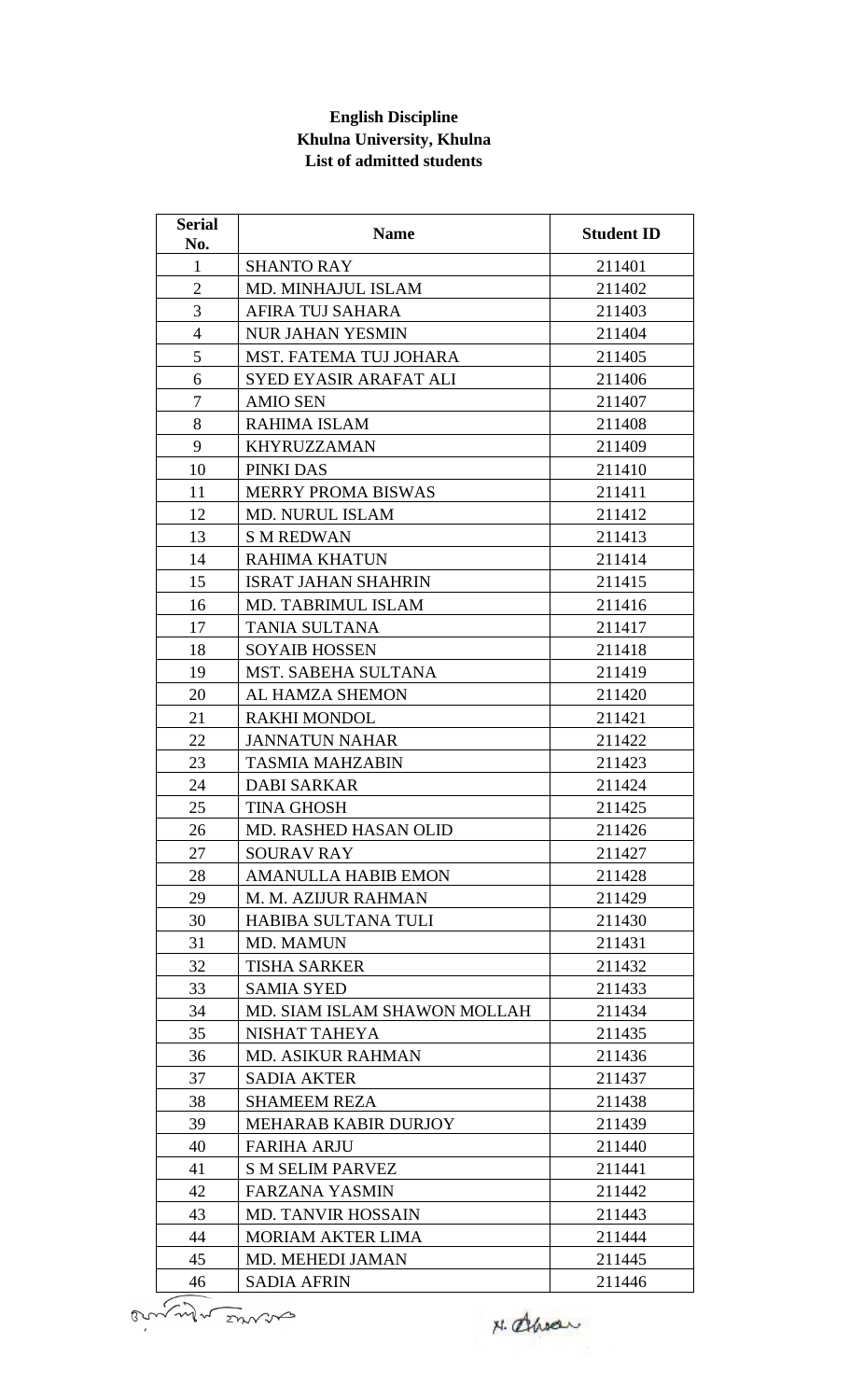| 47 | <b>SADIA AFRIN MITU</b>                | 211447 |
|----|----------------------------------------|--------|
| 48 | <b>SM FATEMA AKTER</b>                 | 211448 |
| 49 | <b>MST SADIA KHATUN</b>                | 211449 |
| 50 | <b>TOMA BISWAS</b>                     | 211450 |
| 51 | <b>SHIRINA KHATUN</b>                  | 211451 |
| 52 | <b>SHAILA KHATUN</b>                   | 211452 |
| 53 | <b>MD. ARIFUL ISLAM</b>                | 211453 |
| 54 | KHUKU MONI KHATUN                      | 211454 |
| 55 | <b>TONMOY TAROFDAR</b>                 | 211455 |
| 56 | <b>VERONICA MOLLAH (International)</b> | 211456 |
| 57 | MD. RASEL HOSSAIN (FFQ)                | 211457 |
| 58 | TAMIYA CHAKMA (TQ)                     | 211458 |



N. amou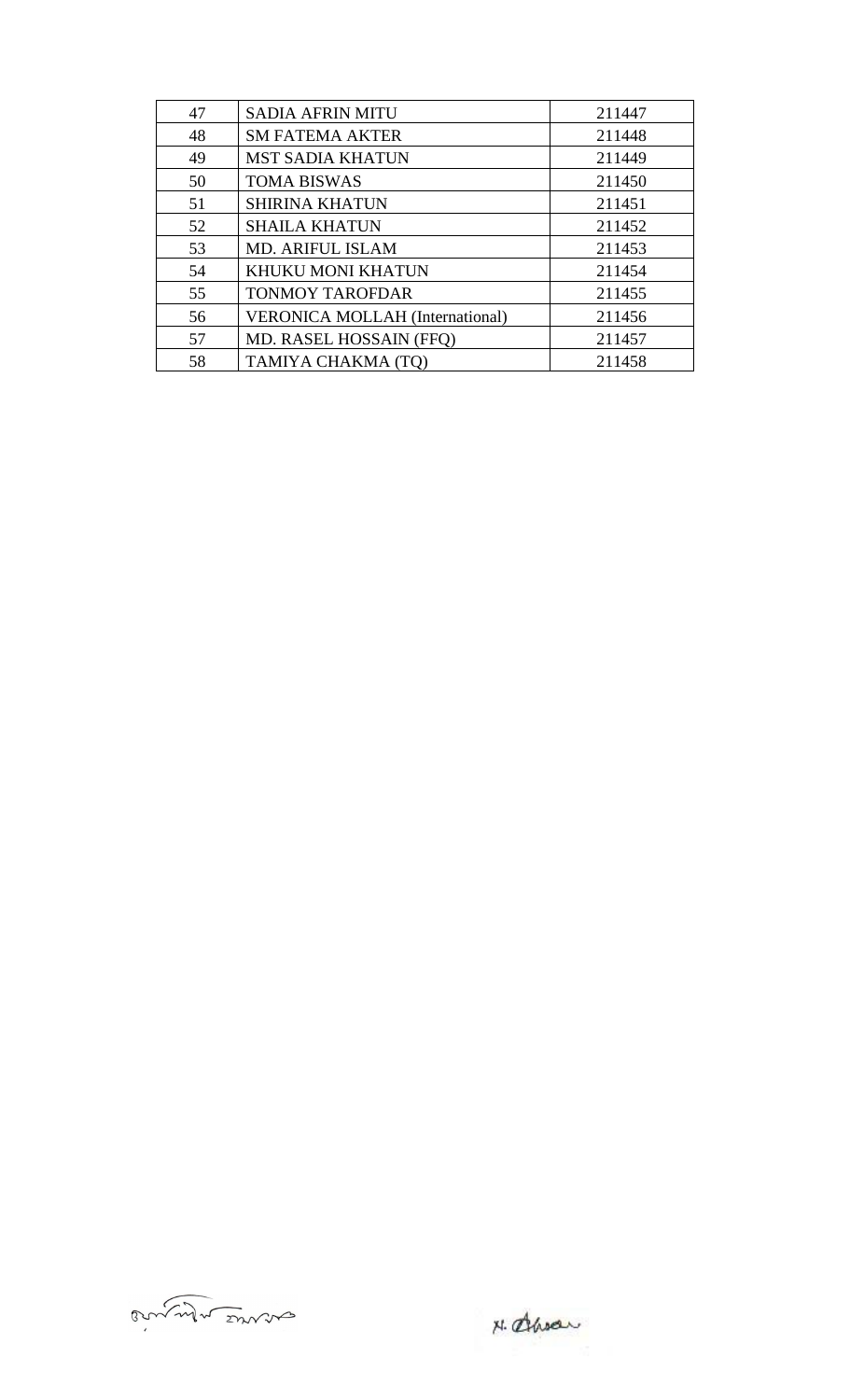### **Bangla Discipline Khulna University, Khulna List of admitted students**

| <b>Serial No.</b> | <b>Name</b>                   | <b>Student ID</b> |
|-------------------|-------------------------------|-------------------|
| $\mathbf{1}$      | <b>SHANTI BISWAS</b>          | 211901            |
| $\overline{2}$    | <b>SAGOR BALA</b>             | 211902            |
| 3                 | <b>AYESHA AKTER</b>           | 211903            |
| $\overline{4}$    | <b>MD. ABIR HASAN</b>         | 211904            |
| 5                 | <b>LITON HOSSEN</b>           | 211905            |
| 6                 | <b>MORIOM NESA</b>            | 211906            |
| 7                 | NURNABI ISLAM                 | 211907            |
| 8                 | <b>MOYNUL ISLAM</b>           | 211908            |
| 9                 | MD. SALMAN                    | 211909            |
| 10                | <b>SANJIDA AKTER SHOVA</b>    | 211910            |
| 11                | <b>JOYDEB PAUL</b>            | 211911            |
| 12                | <b>SHARMIN CHOWDHURY</b>      | 211912            |
| 13                | MD. SABUJ MIA                 | 211913            |
| 14                | <b>HIMEL MONDAL</b>           | 211914            |
| 15                | <b>TAPOSH DAS</b>             | 211915            |
| 16                | <b>MASUMA KHATUN</b>          | 211916            |
| 17                | <b>PUJA GHOSH</b>             | 211917            |
| 18                | ARPITA BHADRA                 | 211918            |
| 19                | <b>TAZMUL MIA</b>             | 211919            |
| 20                | <b>RAKHI ROY</b>              | 211920            |
| 21                | <b>KAMRUL ISLAM</b>           | 211921            |
| 22                | <b>SAJAL BISWAS</b>           | 211922            |
| 23                | <b>NAFISA ANJUM METHE</b>     | 211923            |
| 24                | <b>MD OMID HASAN</b>          | 211924            |
| 25                | <b>MOLLA MAHADI HASSAN</b>    | 211925            |
| 26                | MD HABIBULLAH BELALY          | 211926            |
| 27                | RATNA KHATUN                  | 211927            |
| 28                | NISHAT JAHAN                  | 211928            |
| 29                | <b>SMRITY RANI CHAKI</b>      | 211929            |
| 30                | <b>SAMS ZIAUS SHIHAB</b>      | 211930            |
| 31                | <b>MD. NOOR HASAN SHARIAR</b> | 211931            |
| 32                | MD. IBRAHIM                   | 211932            |
| 33                | AYESHA REJA SADIA             | 211933            |
| 34                | <b>JANNAT AKTER ZERIN</b>     | 211934            |
| 35                | <b>JOY SARKER</b>             | 211935            |
| 36                | <b>SALA UDDIN AHMED</b>       | 211936            |
| 37                | <b>SAGOR DAS</b>              | 211937            |
| 38                | <b>AKASH MONDOL</b>           | 211938            |
| 39                | <b>ARIFUL ISLAM</b>           | 211939            |
| 40                | <b>MEHEDI HASAN</b>           | 211940            |
| 41                | <b>SWARNA RANI DAS</b>        | 211941            |
| 42                | <b>RAFAT HASAN</b>            | 211942            |
| 43                | <b>MARIAM AKTER MEGHLA</b>    | 211943            |
| 44                | <b>OVIJIT BISWAS</b>          | 211944            |
| 45                | <b>ANANNA SHARIF</b>          | 211945            |
| 46                | <b>ROSHNI MEHRIN</b>          | 211946            |
| 47                | <b>TITHI BISWAS</b>           | 211947            |

annul mors

N. Ahran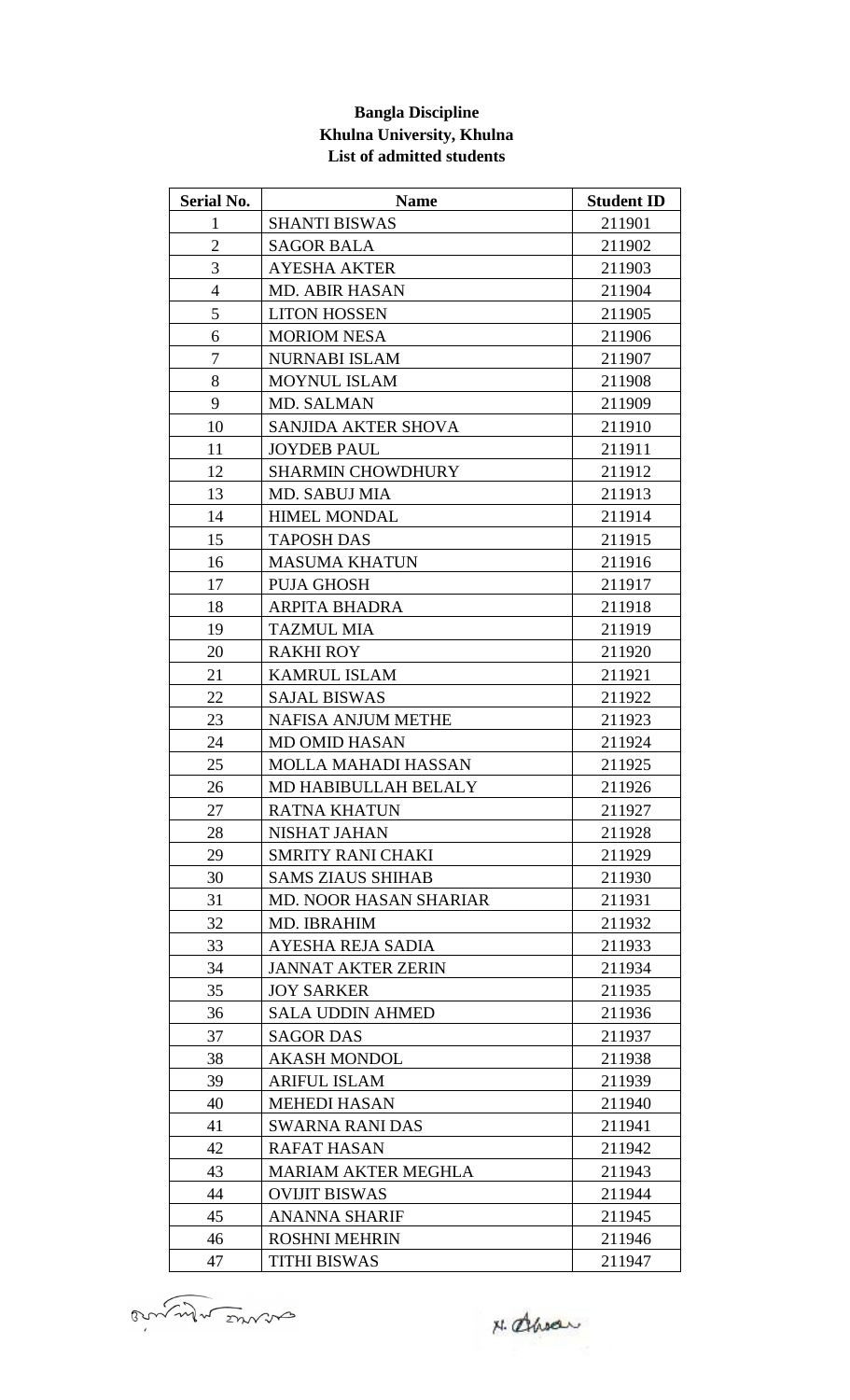| 48 | MD. SHAH IMAM              | 211948 |
|----|----------------------------|--------|
| 49 | AL KAMA ROMIN              | 211949 |
| 50 | <b>SARMEN AKTER TANNI</b>  | 211950 |
| 51 | <b>MD ABUL HASAN SAIKH</b> | 211951 |
| 52 | POLLOBI JOARDAER           | 211952 |
| 53 | MD. HOSSEN ALI             | 211953 |
| 54 | <b>DOLA DAS</b>            | 211954 |
| 55 | MD. NEAMOTULLAH            | 211955 |
| 56 | MD. SAKIB RAIHAN (FFQ)     | 211956 |
| 57 | <b>SHUVO MUNDA (TO)</b>    | 211957 |



N. alhody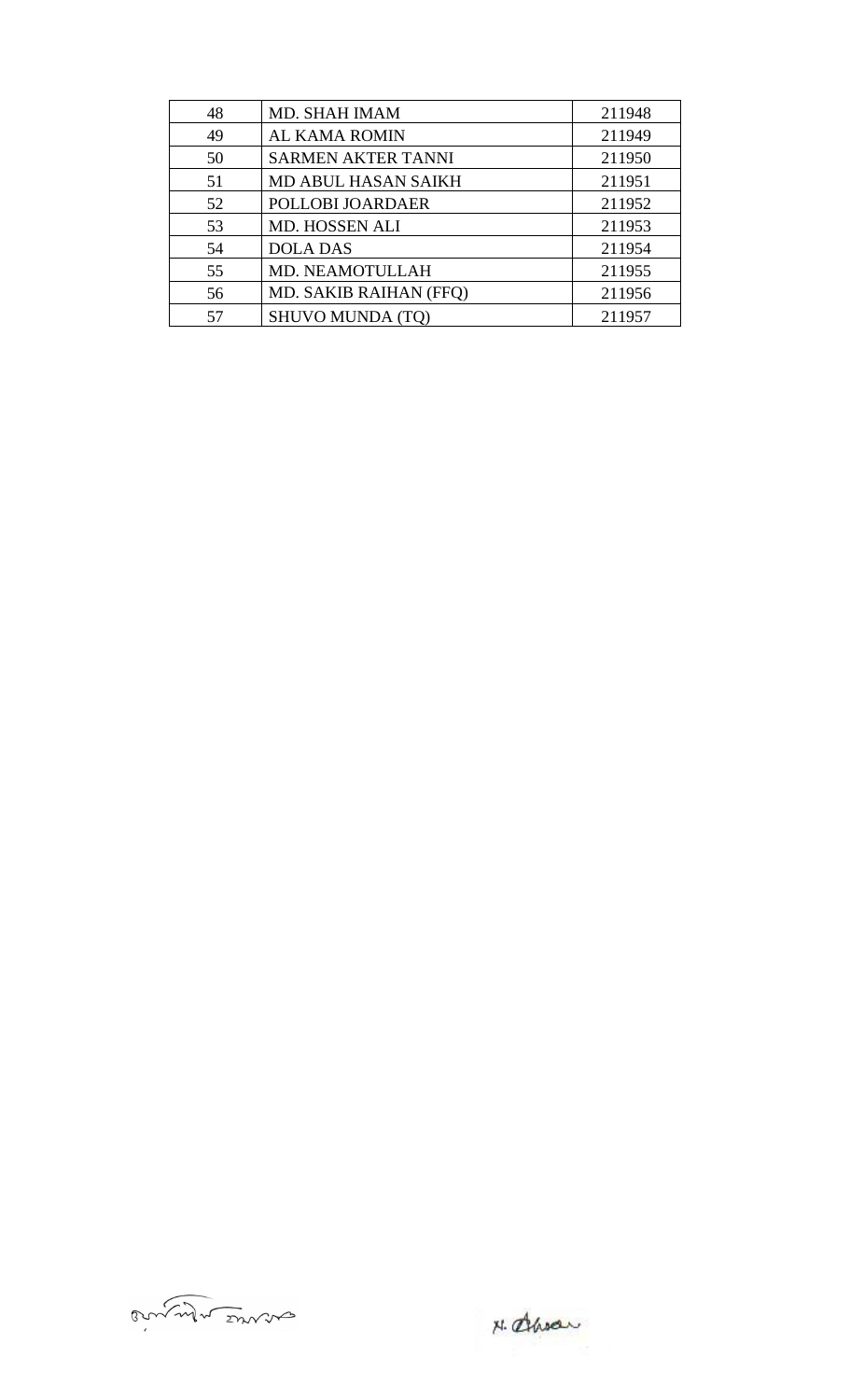| <b>History and Civilization Discipline</b> |
|--------------------------------------------|
| Khulna University, Khulna                  |
| List of admitted students                  |

| <b>Serial No.</b> | <b>Name</b>                      | <b>Student ID</b> |
|-------------------|----------------------------------|-------------------|
| $\mathbf{1}$      | MD. AZIZUL ISLAM                 | 212701            |
| $\overline{2}$    | <b>SIMA RANI PAUL</b>            | 212702            |
| 3                 | <b>SURAIYA AKTER LABONI</b>      | 212703            |
| $\overline{4}$    | SADIA SULTANA ZHILIK             | 212704            |
| 5                 | <b>SHRABONTI PARVIN</b>          | 212705            |
| 6                 | MD. MIRAZUL ISLAM                | 212706            |
| $\tau$            | <b>SHARIER HOSSAIN</b>           | 212707            |
| 8                 | <b>SHAHIN HOSSAIN</b>            | 212708            |
| 9                 | <b>MD. RAKIB HOSSEN</b>          | 212709            |
| 10                | <b>JENITH JAHAN</b>              | 212710            |
| 11                | <b>SAUMI AFROSE</b>              | 212711            |
| 12                | MD AL MASUD                      | 212712            |
| 13                | <b>MOSTAIN BILLAH</b>            | 212713            |
| 14                | <b>BAYEJID HOSEN</b>             | 212714            |
| 15                | <b>SANJIDA BINTA RAFIQUE</b>     | 212715            |
| 16                | <b>MD. SAJJAD HOSSAIN</b>        | 212716            |
| 17                | MD. AL KAWSAER SAWON MONDOL      | 212717            |
| 18                | <b>TASKINA SAKIN</b>             | 212718            |
| 19                | Md. BYZID HOSEN                  | 212719            |
| 20                | <b>BANYA BISWAS</b>              | 212720            |
| 21                | <b>CHAYAN MONDAL</b>             | 212721            |
| 22                | <b>SAZIA SANJANA</b>             | 212722            |
| 23                | <b>SURIYA KHATUN</b>             | 212723            |
| 24                | <b>SK SHAKILUR RAHAMAN</b>       | 212724            |
| 25                | <b>MD MUNNA HOSSAIN</b>          | 212725            |
| 26                | <b>MD. MAFIUL KABIR</b>          | 212726            |
| 27                | <b>B.M ANISUR RAHMAN</b>         | 212727            |
| 28                | <b>SHAMIM ISLAM</b>              | 212728            |
| 29                | SHRABUNTEE CHAKROBURTTY          | 212729            |
| 30                | MEHJABIN SAQLAIN RIMI            | 212730            |
| 31                | <b>SWARNOMYEE MALLICK</b>        | 212731            |
| 32                | <b>JESMIMA TAJNIN</b>            | 212732            |
| 33                | <b>SOHEL RANA</b>                | 212733            |
| 34                | <b>JESMINE KHATUN</b>            | 212734            |
| 35                | <b>SUMAYA PARVIN</b>             | 212735            |
| 36                | <b>JANNATUL FERDOUSH SADIA</b>   | 212736            |
| 37                | MD. OPY ALI                      | 212737            |
| 38                | <b>JHUMKA HALDER</b>             | 212738            |
| 39                | PUSHPA LIKA BASHNAB (TQ)         | 212739            |
| 40                | SHEIKH SURIYA AHMAD MALIHA (FFQ) | 212740            |

N. alhody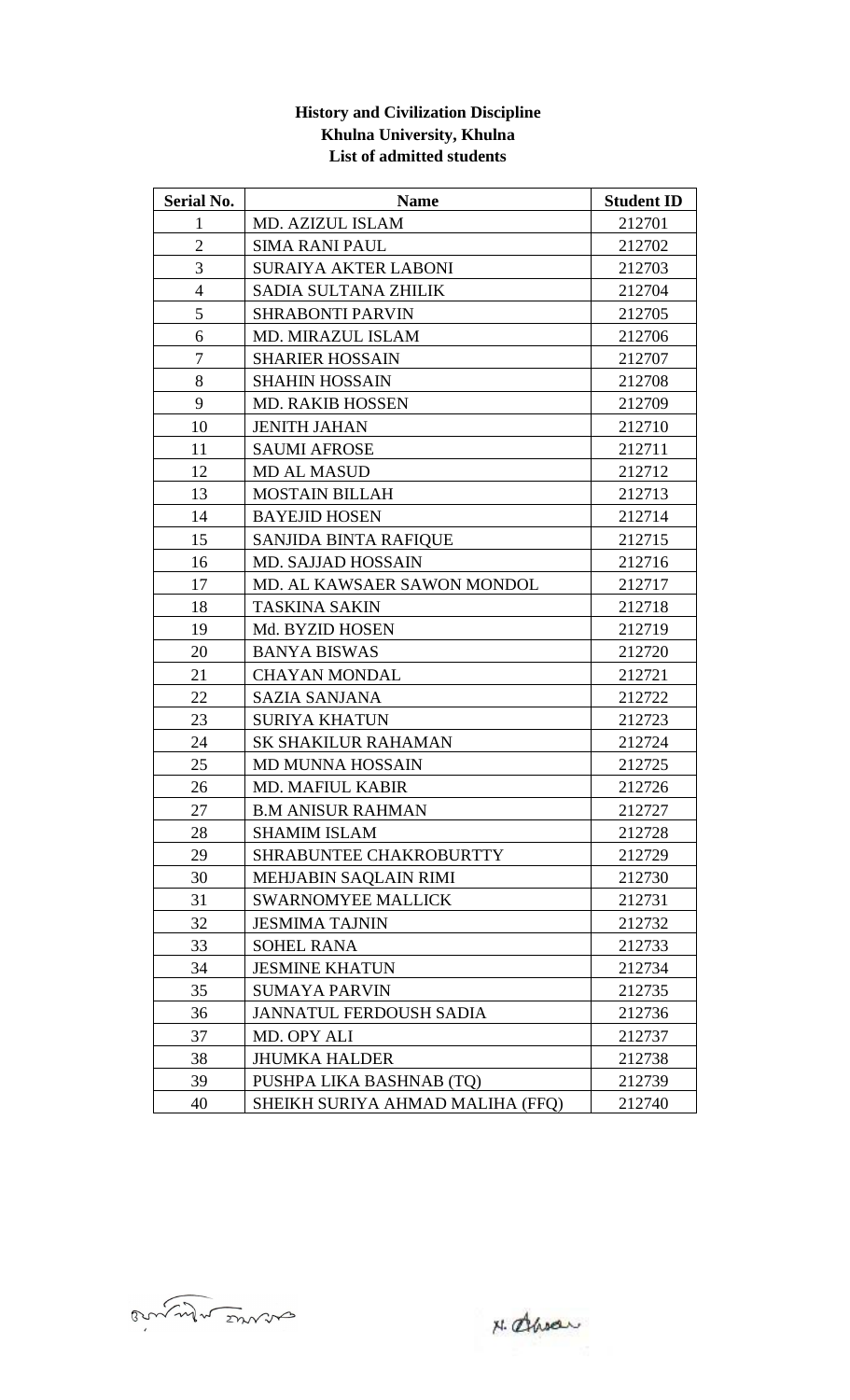# **Law Discipline Khulna University, Khulna List of admitted students**

| <b>Serial No.</b> | <b>Name</b>                       | <b>Student ID</b> |
|-------------------|-----------------------------------|-------------------|
| $\mathbf{1}$      | MD. AMINUL AHSAN                  | 212801            |
| $\overline{2}$    | <b>FARHAN LABIB</b>               | 212802            |
| 3                 | <b>MD. MUNNA AKON</b>             | 212803            |
| $\overline{4}$    | <b>SAYED RAKIBUR RAHMAN RAKIB</b> | 212804            |
| 5                 | <b>BAZLUR RAHMAN</b>              | 212805            |
| 6                 | <b>FARZANA AKTER TINA</b>         | 212806            |
| 7                 | <b>MAHARAF HOSSAIN RABBI</b>      | 212807            |
| 8                 | <b>ALAMGIR HOSSEN</b>             | 212808            |
| 9                 | <b>MD. RONY HOSSAIN KHAN</b>      | 212809            |
| 10                | <b>SUVRODEB SHINGH</b>            | 212810            |
| 11                | <b>ISTIAK AHAMMED</b>             | 212811            |
| 12                | <b>AZMIRA</b>                     | 212812            |
| 13                | MD. SAYKAT SHADE                  | 212813            |
| 14                | <b>HAFSHA KHATUN</b>              | 212814            |
| 15                | <b>RAHUL SARKAR</b>               | 212815            |
| 16                | <b>JASIA HOSSAIN JARIN</b>        | 212816            |
| 17                | <b>SUJANA MEHRIN SOUMI</b>        | 212817            |
| 18                | <b>RUMANA JAMAL (FFQ)</b>         | 212818            |
| 19                | <b>SAMIA ISLAM</b>                | 212819            |
| 20                | SANGRAM BARMAN (TQ)               | 212820            |
| 21                | <b>ALAMGIR HOSSAIN</b>            | 212821            |
| 22                | <b>MUKTI RANI ROY</b>             | 212822            |
| 23                | <b>MOUMITA HALDER</b>             | 212823            |
| 24                | <b>SADIA JAHAN</b>                | 212824            |
| 25                | MD. HAFIJUL SHEIKH                | 212825            |
| 26                | MOORJAHAN BITHY                   | 212826            |
| 27                | <b>MD. RAZU AHMED</b>             | 212827            |
| 28                | <b>AMRITA BISWAS</b>              | 212828            |
| 29                | MOSAMMAT SHAHANAZ PARVIN          | 212829            |
| 30                | <b>AZMER HASAN OPU</b>            | 212830            |
| 31                | MD. AKTARUL                       | 212831            |
| 32                | <b>TAMIM</b>                      | 212832            |
| 33                | <b>JIHAN MOLLA</b>                | 212833            |
| 34                | ANTARA TARANNUM TABITA            | 212834            |
| 35                | <b>IBRAHIM KHALIL</b>             | 212835            |
| 36                | <b>TAUFEQ AHMED LIKHON</b>        | 212836            |
| 37                | MD. ABU SAIM                      | 212837            |
| 38                | <b>TONMOY HALDER</b>              | 212838            |
| 39                | <b>MD. RIAZ UDDIN</b>             | 212839            |
| 40                | KAJOL ISLAM EJAZUL                | 212840            |

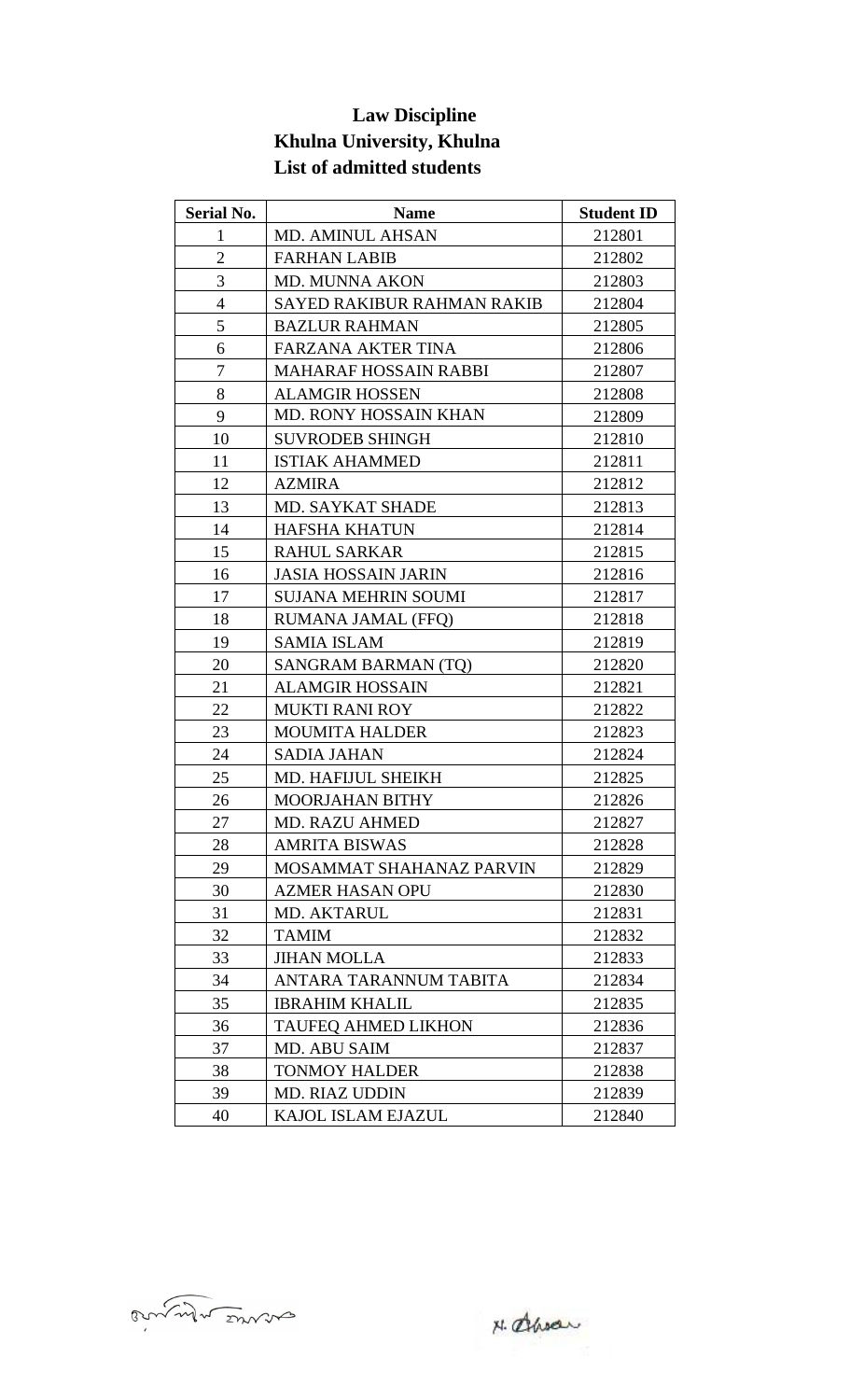#### **Institute of Education and Research Khulna University, Khulna List of admitted students**

| <b>Serial No.</b> | <b>Name</b>                  | <b>Student ID</b> |
|-------------------|------------------------------|-------------------|
| $\mathbf{1}$      | MD. LIMON SHEIKH             | 212901            |
| $\overline{2}$    | <b>UMME ABIHA ROJONI</b>     | 212902            |
| $\overline{3}$    | <b>RAHUL GOSH</b>            | 212903            |
| $\overline{4}$    | <b>SAIFUL MOLLA (FFQ)</b>    | 212904            |
| 5                 | MUFTAIN AHAMMED SABIK (BKSP) | 212905            |
| 6                 | <b>AL MAMUN HOSSAIN</b>      | 212906            |
| $\tau$            | <b>UMME HURAIRA PRANTO</b>   | 212907            |
| 8                 | MD. AMANUAALH                | 212908            |
| 9                 | <b>HITESH RAPTAN</b>         | 212909            |
| 10                | <b>AMINUR RAHMAN</b>         | 212910            |
| 11                | <b>IBRAHIM KHALIL</b>        | 212911            |
| 12                | <b>TITHI KUNDU</b>           | 212912            |
| 13                | MD. MINHAJUL ISLAM RAJ       | 212913            |
| 14                | <b>ARPITA KARMAKER</b>       | 212914            |
| 15                | <b>RAJU HOSSAIN</b>          | 212915            |
| 16                | <b>FAYSAL AHMED</b>          | 212916            |
| 17                | <b>SUJON BISWAS</b>          | 212917            |
| 18                | <b>ISMAT ARA KHANAM</b>      | 212918            |
| 19                | <b>TANJILA ISLAM</b>         | 212919            |
| 20                | NURUZZAMAN NABIL             | 212920            |
| 21                | NABILA ISLAM KHUSHBU         | 212921            |
| 22                | <b>MD. FAIJUL ISLAM</b>      | 212922            |
| 23                | <b>MST LESMIN NAHAR</b>      | 212923            |
| 24                | <b>ADHORA ISLAM ORIN</b>     | 212924            |
| 25                | <b>SAMIA REZWAN</b>          | 212925            |
| 26                | ARITRA CHAKMA (TO)           | 212926            |

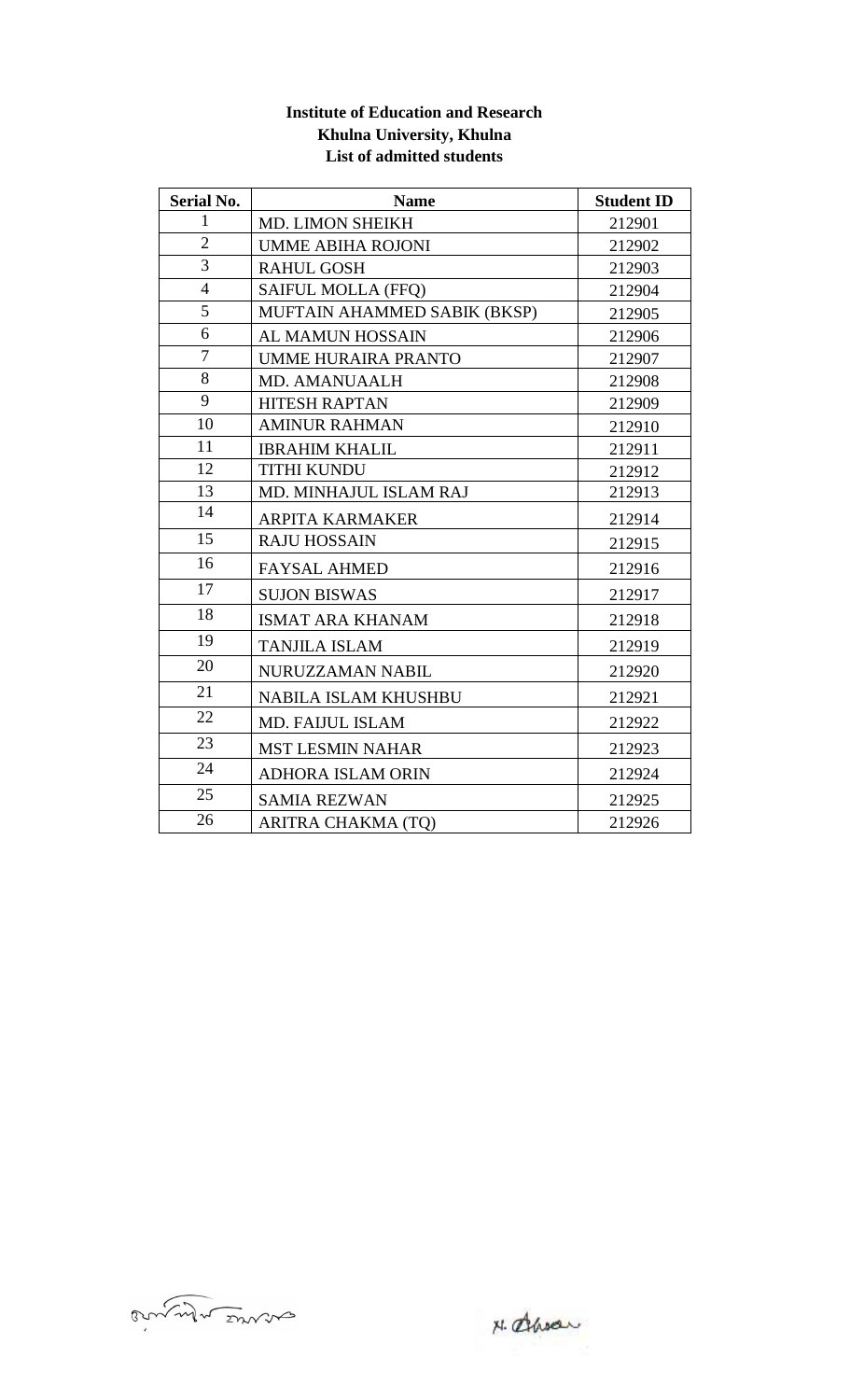## **Economics Discipline Khulna University, Khulna List of admitted students**

| <b>Serial No.</b> | <b>Name</b>                   | <b>Student ID</b> |
|-------------------|-------------------------------|-------------------|
| $\mathbf{1}$      | <b>JARIN AFRIN</b>            | 211501            |
| $\overline{2}$    | <b>MAHBUBUR RAHMAN SAIKOT</b> | 211502            |
| 3                 | RABEYA KHATUN                 | 211503            |
| $\overline{4}$    | <b>SADIA ANJUM</b>            | 211504            |
| 5                 | <b>TASNIM FERDAOUS BUSRA</b>  | 211505            |
| 6                 | <b>EMDADUL HAQ ASIF</b>       | 211506            |
| 7                 | <b>SUMIA AKTER SORNALY</b>    | 211507            |
| 8                 | ABEDA SULTANA TANNI           | 211508            |
| 9                 | MD. SHAM-UN NIYAZ ARNOB       | 211509            |
| 10                | REFATE SULTANA                | 211510            |
| 11                | <b>AKASH DATTA</b>            | 211511            |
| 12                | <b>SADIA AFRIN EMMA</b>       | 211512            |
| 13                | <b>AHSAN HABIB RASEL</b>      | 211513            |
| 14                | <b>SAIMA SHAKEEL SANA</b>     | 211514            |
| 15                | <b>MD. ASIF IQUBAL</b>        | 211515            |
| 16                | <b>SYED JANNATUN NAEEM</b>    | 211516            |
| 17                | <b>MD. HASAN SHAIKH</b>       | 211517            |
| 18                | MD. SHAKIBUL HASSAN           | 211518            |
| 19                | <b>TANMOY BISWAS</b>          | 211519            |
| 20                | <b>SAKILA AFROJ</b>           | 211520            |
| 21                | TOMA RANI SHILL               | 211521            |
| 22                | PINKI MONDAL                  | 211522            |
| 23                | YASIR UDDIN KHAN              | 211523            |
| 24                | <b>FARHANA YASMIN</b>         | 211524            |
| 25                | <b>HABIBA KHATUN</b>          | 211525            |
| 26                | MARUFA EASMIN SHORMIN         | 211526            |
| 27                | TASNIM AL LIHA                | 211527            |
| 28                | <b>MD. SANIL SARDER</b>       | 211528            |
| 29                | <b>SUMAIYA KHATUN</b>         | 211529            |
| 30                | SADIA ATRAD SHABA             | 211530            |
| 31                | RAHAT-UL-ISLAM                | 211531            |
| 32                | ANTARA BISWAS                 | 211532            |
| 33                | MST. AKIFA JAHAN SRABONI      | 211533            |
| 34                | <b>AFRA ANAN</b>              | 211534            |
| 35                | <b>SAMIA NOON NISHE</b>       | 211535            |
| 36                | <b>MD. JAWAD HASAN</b>        | 211536            |
| 37                | <b>ABIR BISWAS</b>            | 211537            |
| 38                | MST. KANIJ FATEMA             | 211538            |
| 39                | <b>RIFAT HOSSEN</b>           | 211539            |
| 40                | MD. JAKARIA MOJUMDER          | 211540            |
| 41                | <b>SANZIDA KHATUN</b>         | 211541            |
| 42                | <b>ACHIA ALAM</b>             | 211542            |
| 43                | NABIL AHAMED CHOWDHURY        | 211543            |
| 44                | MD. MUNNA SHEIKH (FFQ)        | 211544            |
| 45                | ASHINY CHANDRA URAON (TQ)     | 211545            |

annul mons

N. alhodr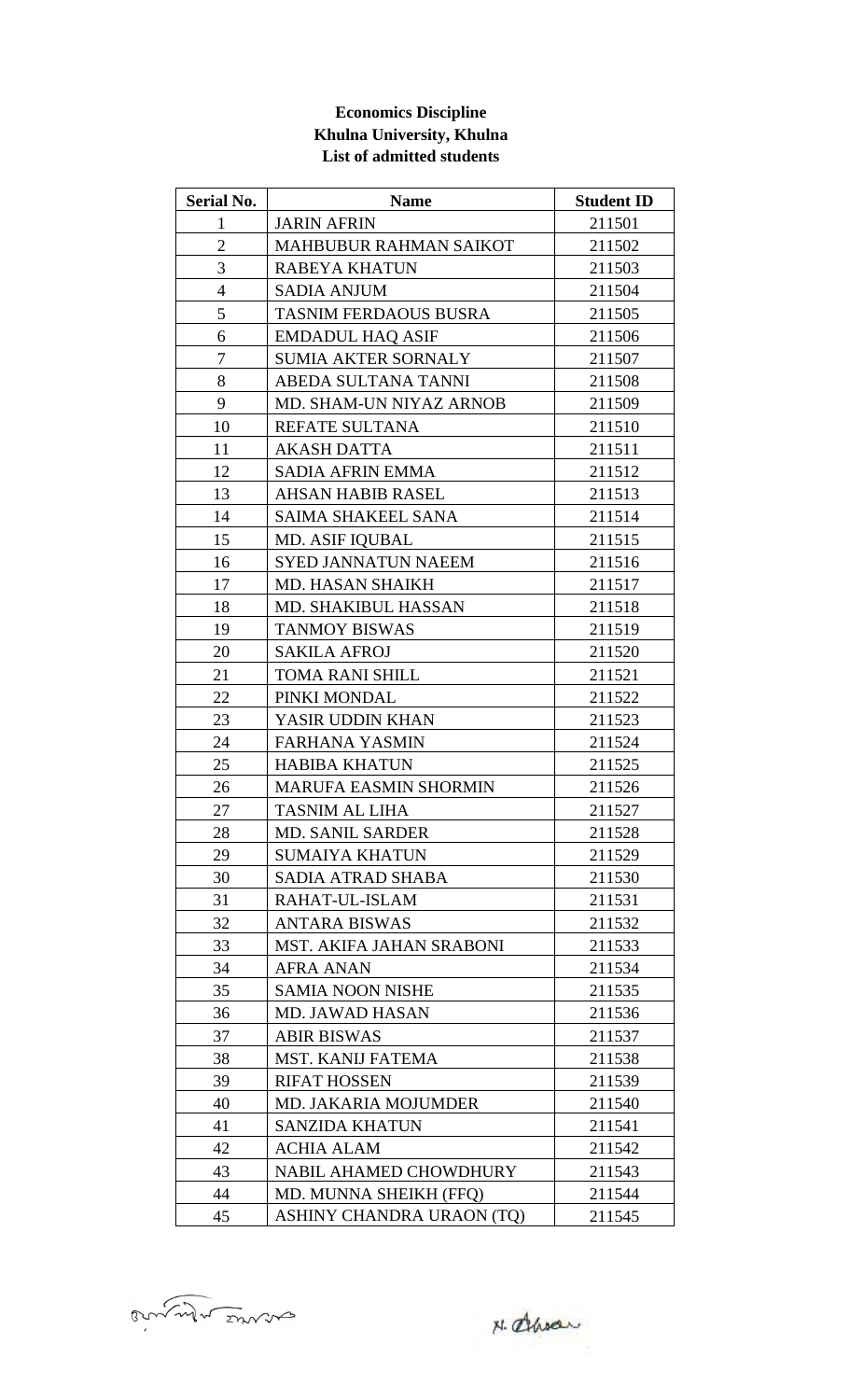#### **Sociology Discipline Khulna University, Khulna List of admitted students**

| <b>Serial No.</b> | <b>Name</b>                  | <b>Student ID</b> |
|-------------------|------------------------------|-------------------|
| $\mathbf{1}$      | <b>SAIKAT HALDER DIP</b>     | 211601            |
| $\mathbf{2}$      | <b>MD. SOHEL RANA</b>        | 211602            |
| 3                 | <b>TARIQUL HAWLADER</b>      | 211603            |
| $\overline{4}$    | MST KHALEDA YEASMIN SUMI     | 211604            |
| 5                 | <b>SAIMA ISLAM JOTI</b>      | 211605            |
| 6                 | <b>FARZANA KHATUN</b>        | 211606            |
| $\tau$            | <b>SHARMIN SULTANA</b>       | 211607            |
| 8                 | <b>KAZI SHAMS MAHIN</b>      | 211608            |
| 9                 | MD. MAHID HABIB              | 211609            |
| 10                | <b>NABILA TASNIM</b>         | 211610            |
| 11                | <b>HOIMABATI MOHALDER</b>    | 211611            |
| 12                | <b>FARHANA ISLAM</b>         | 211612            |
| 13                | <b>DRISTI MAJUMDER</b>       | 211613            |
| 14                | Md. HELALUZZAMAN             | 211614            |
| 15                | SK. FARHANA ZAMAN            | 211615            |
| 16                | <b>MD. MEHEDI HASAN</b>      | 211616            |
| 17                | <b>SANJIDA ANAM</b>          | 211617            |
| 18                | <b>RINIMA KHATUN</b>         | 211618            |
| 19                | <b>MST. ASMAUL HUSNA</b>     | 211619            |
| 20                | <b>JANNATUL FERDOUS TONU</b> | 211620            |
| 21                | <b>BIJOY PAUL</b>            | 211621            |
| 22                | <b>SRABONI SHILL DIPA</b>    | 211622            |
| 23                | <b>SADIA AKTHER</b>          | 211623            |
| 24                | <b>ELORA ZAMIN</b>           | 211624            |
| 25                | <b>OLIULLAH</b>              | 211625            |
| 26                | <b>MD. SHIHABUR RAHMAN</b>   | 211626            |
| 27                | HALIMA TUZ SADIA             | 211627            |
| 28                | TAMEMA AKTER SHARNA          | 211628            |
| 29                | SANJIDA AKTER TONNY          | 211629            |
| 30                | <b>MST. MARIA JAHAN</b>      | 211630            |
| 31                | <b>SHANTO SHEIKH</b>         | 211631            |
| 32                | <b>SUMONA AKTHER</b>         | 211632            |
| 33                | <b>SUMAIYA SULTANA</b>       | 211633            |
| 34                | <b>MD. SABBIR MOLLA</b>      | 211634            |
| 35                | MD. IMJAMUM UL HAQUE         | 211635            |
| 36                | <b>MST. SADIA TAZNIN</b>     | 211636            |
| 37                | NISHAT ZAMAN                 | 211637            |
| 38                | <b>AJOY MOJUMDAR</b>         | 211638            |
| 39                | FATEMATUJ JOHRA JESIA        | 211639            |
| 40                | <b>SADIA NUR</b>             | 211640            |
| 41                | <b>NAYIM HASAN</b>           | 211641            |
| 42                | <b>JANNATUL FERDOUS</b>      | 211642            |
| 43                | <b>TASMIA MEHERABIN</b>      | 211643            |
| 44                | <b>MD. IBRAHIM HOSSAIN</b>   | 211644            |
| 45                | <b>NAUSHIN MUSKAN</b>        | 211645            |
| 46                | MAHIYA SULTANA RUPONTI       | 211646            |

Bunnet monde

N. Ahran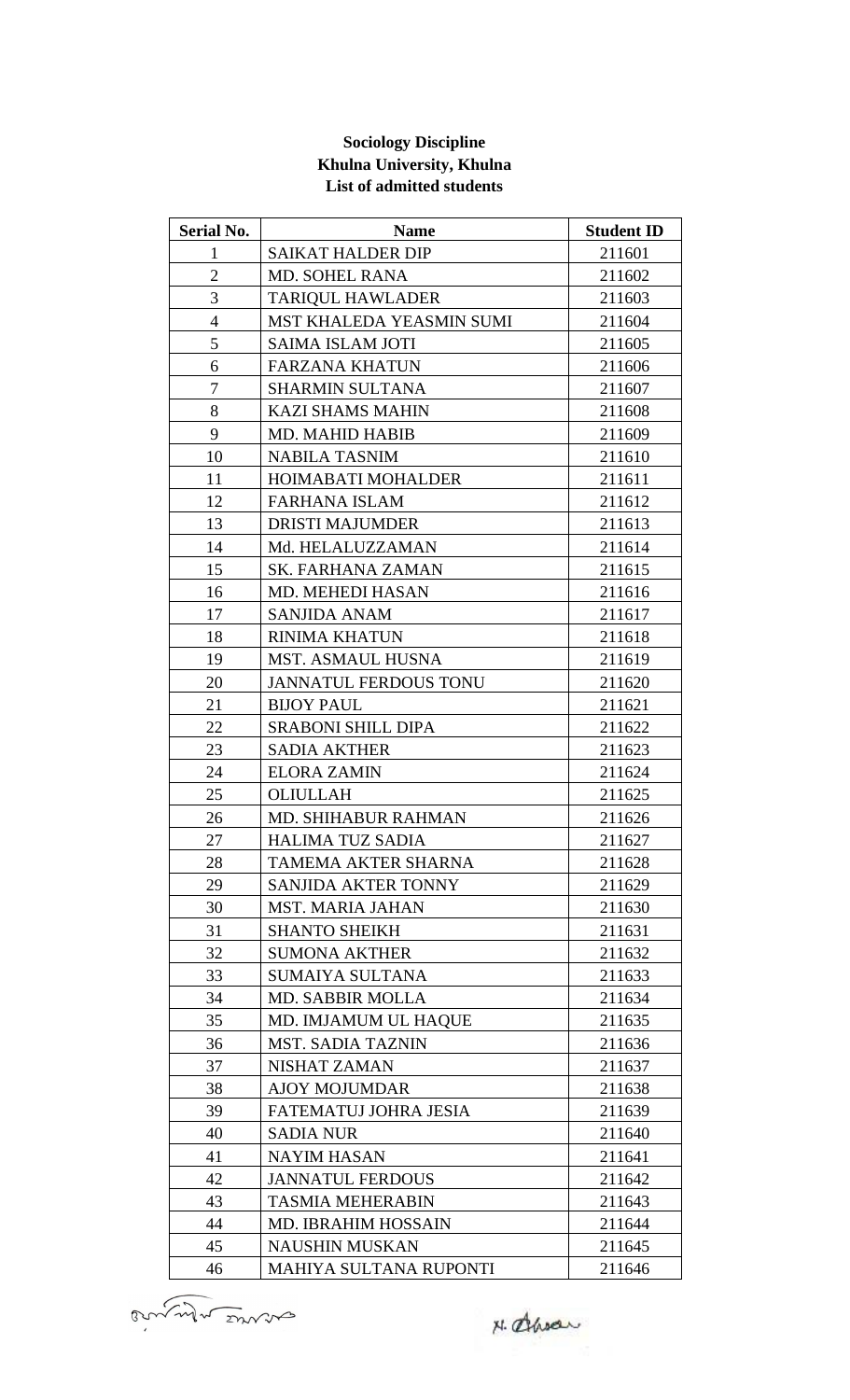| 47 | <b>RUPA PAUL</b>       | 211647 |
|----|------------------------|--------|
| 48 | MD SOHANUR RAHMAN      | 211648 |
| 49 | <b>MIM AKTER (FFQ)</b> | 211649 |
| 50 | <b>GOUR MUNDA (TQ)</b> | 211650 |

anner mon

N. alhody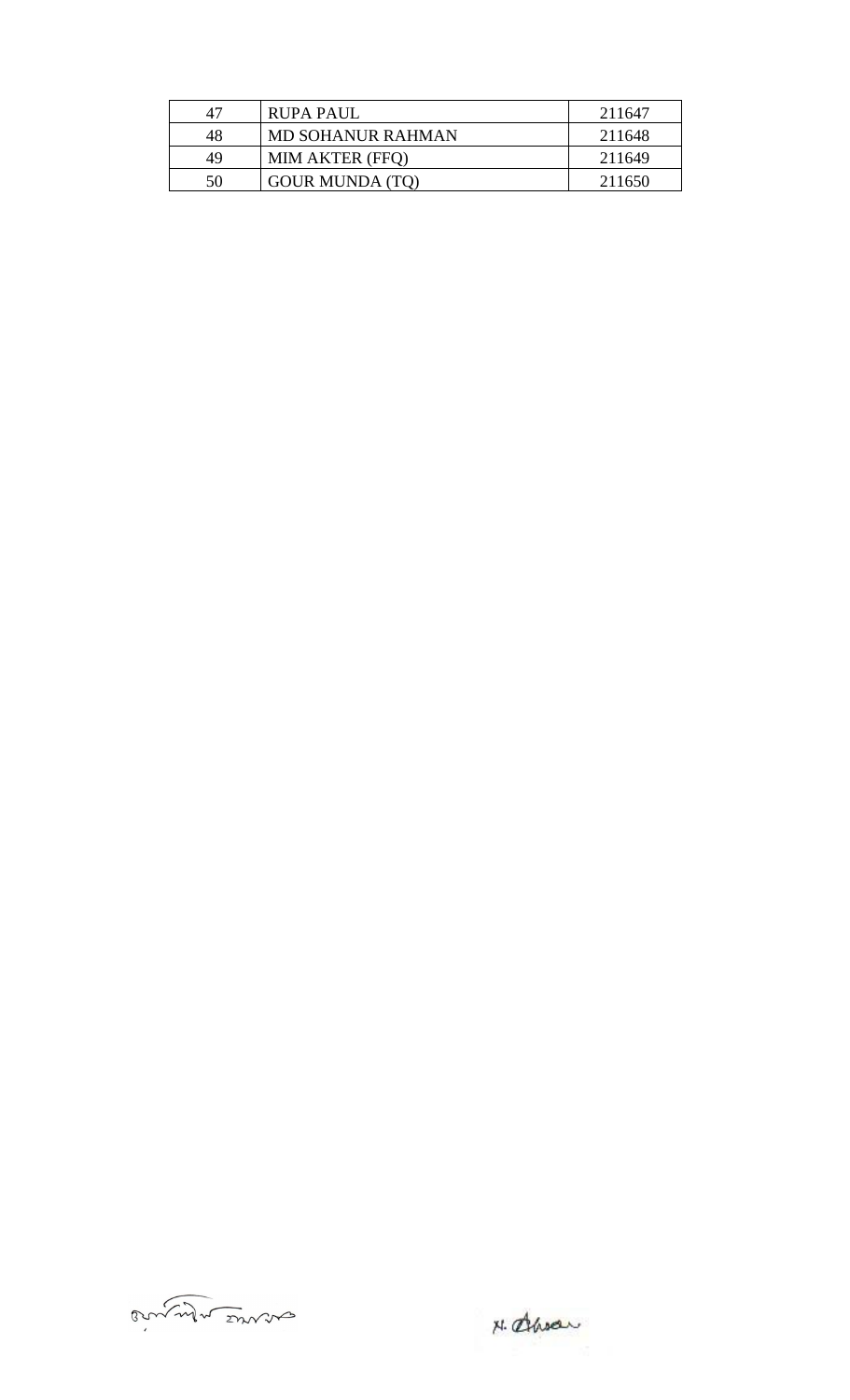### **Development Studies Discipline Khulna University, Khulna List of admitted students**

| Serial No.       | <b>Name</b>                    | <b>Student ID</b> |
|------------------|--------------------------------|-------------------|
| $\mathbf{1}$     | <b>ALLBRIGHT BAROI</b>         | 212101            |
| $\overline{2}$   | TAJMEN SULTANA SURMA           | 212102            |
| 3                | <b>FAHMIDA SHARMIN</b>         | 212103            |
| $\overline{4}$   | <b>SHAMIT SARKER</b>           | 212104            |
| 5                | <b>JHUMA DEBNATH</b>           | 212105            |
| 6                | <b>LABONI SAHA</b>             | 212106            |
| $\boldsymbol{7}$ | <b>SANGIDA AKTER</b>           | 212107            |
| 8                | <b>RAFIDUL ISLAM</b>           | 212108            |
| 9                | FATEMA-TUZ-ZOHORA              | 212109            |
| 10               | MD. KAZOL HOSSEN               | 212110            |
| 11               | <b>SUBROTO DEY</b>             | 212111            |
| 12               | <b>SADIA NAUSHIN</b>           | 212112            |
| 13               | <b>HUMAUN KABIR</b>            | 212113            |
| 14               | <b>JOY BISWAS</b>              | 212114            |
| 15               | <b>MEHJABIN AFROSE</b>         | 212115            |
| 16               | <b>INDRANIL DATTA CHAYN</b>    | 212116            |
| 17               | <b>ANTORA DAS</b>              | 212117            |
| 18               | <b>MD. HAFIZ HOSSAIN</b>       | 212118            |
| 19               | SANJANA RAHMAN EMA             | 212119            |
| 20               | <b>ARPITA SHEEL EVA</b>        | 212120            |
| 21               | PIYA DAS                       | 212121            |
| 22               | <b>RUMAISA IQBAL</b>           | 212122            |
| 23               | MURSALINA TAMANNA TONNI        | 212123            |
| 24               | <b>RABEYA BASRI</b>            | 212124            |
| 25               | <b>AL-AMIN BISWAS</b>          | 212125            |
| 26               | <b>MARUF HOSSEN</b>            | 212126            |
| 27               | BONBOSHREE DEV NATH            | 212127            |
| 28               | <b>SUVAM MITRA</b>             | 212128            |
| 29               | <b>HRITI SARKAR</b>            | 212129            |
| 30               | <b>IFTEKHAR IOBAL</b>          | 212130            |
| 31               | H.M. ISLAMUL HAQUE REDOY       | 212131            |
| 32               | <b>CHAYON BOKSHI</b>           | 212132            |
| 33               | <b>TASNIM JARIN MIM</b>        | 212133            |
| 34               | <b>SIMA KHATUN</b>             | 212134            |
| 35               | <b>SHEIKH NAVIN NAWAR</b>      | 212135            |
| 36               | <b>ABIDA SULTANA MIM</b>       | 212136            |
| 37               | <b>MD. EMON SARDAR</b>         | 212137            |
| 38               | <b>CHOWDHURY WASI UL HAQUE</b> | 212138            |
| 39               | <b>MOST. MRITTIKA KHATUN</b>   | 212139            |
| 40               | <b>NAEEM RAYHAN</b>            | 212140            |
| 41               | <b>SUBATA ATKEA</b>            | 212141            |
| 42               | <b>MD RASEL HOSSAIN</b>        | 212142            |
| 43               | <b>AMBIA KHATUN</b>            | 212143            |
| 44               | MD. JOBAYER ISLAM (FFQ)        | 212144            |
| 45               | LILIMA BARMON (TQ)             | 212145            |

anner mons

N. alhoder